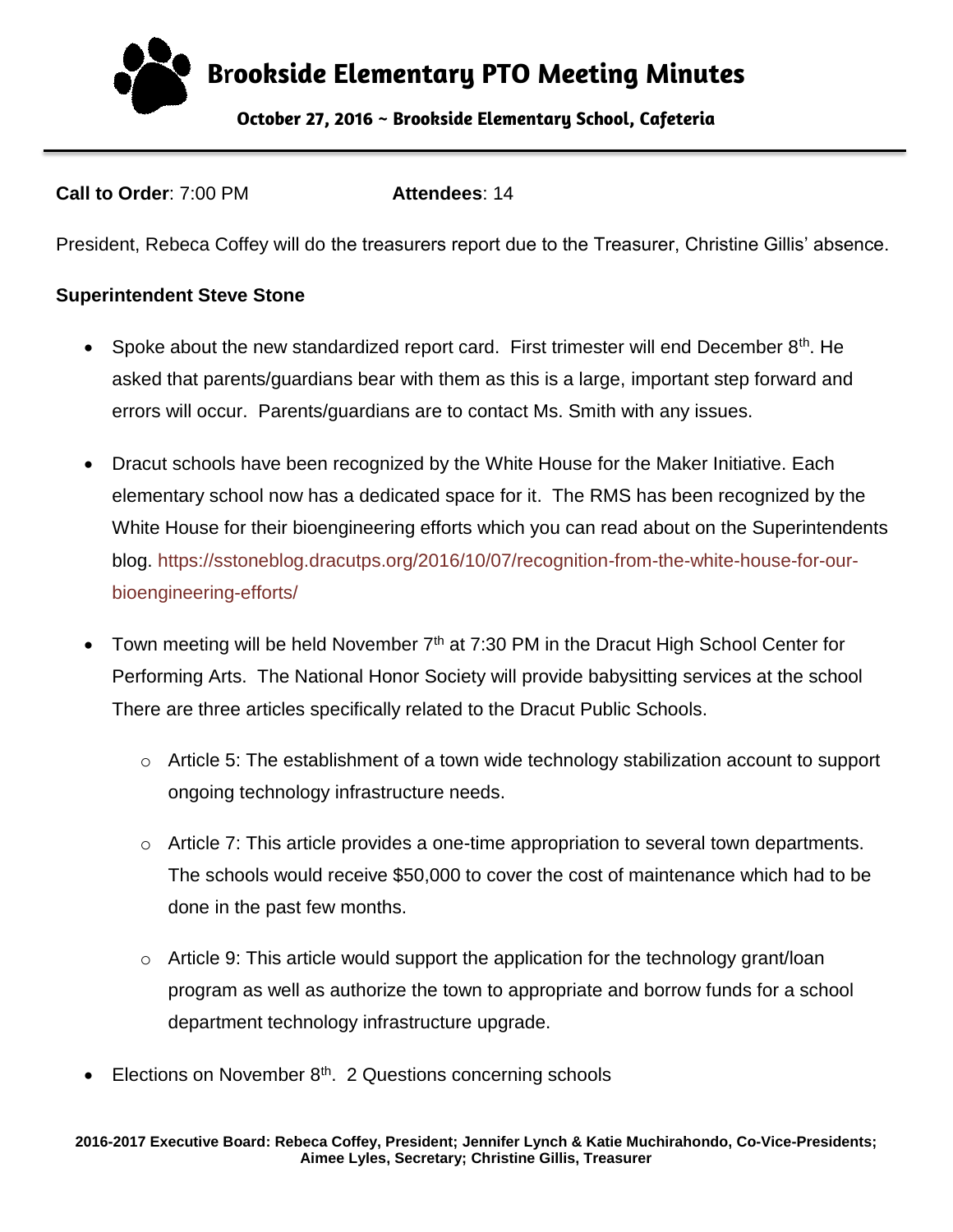- o Question 4 on the legalization of marijuana. Seriously urges parents to vote NO. Studies show the affects have a negative and permanent effect on brains. From an education position this is bad for children.
- o Question 2 regarding increase in charter schools. Current funding mechanisms in place are unfair. Charter schools are under no obligation to service special education students. Urge parents to vote NO.

## **John Hassan, President of Friends of the Library**

- Friends of the Dracut Library provides many things to the patrons that do not come out of the normal budget such as guest speakers, the summer reading program, museum passes, etc.
- Looking to get younger members involved in the program.

**Secretary's Report:** No changes or updates to the September minutes.

*Motion to approve secretary's report as written was made by Rebeca Coffey and seconded by Monique Verville*

**Treasurer's Report:** Expenses from September reported.

*Motion to approve treasurer's report as written was made by Rebeca Coffey and seconded by Mrs. Lori Harries*

## **Principal's Report:**

- Kindergarten received its accreditation. Brookside was the first elementary school in the district to complete this major accomplishment.
- MCAS results were released and Brookside scores showed steady progress.
- Food Drive was a major success. Mrs. Harries, Community of Caring Coordinator, headed it up and food will go to the Dracut Food Pantry.
- Scholastic Book Fair went well, selling just under \$5K. It ran a little differently than before.
	- $\circ$  Moved to a vacant room which made it less disruptive to library class
	- o Students with money were sent down in small groups to make purchases
- Late help is off to a good start with late buses on Monday and Wednesdays.
- Chorus practice is on Mondays afternoon and currently has 70 students.
- Second grade has been busy with a field trip to the Boston Museum of Science, Grandparents Tea, visit from a paleontologist, and the life size dinosaur chalk drawing.
- Grade 5 will have their Grandparents Tea on October 28th.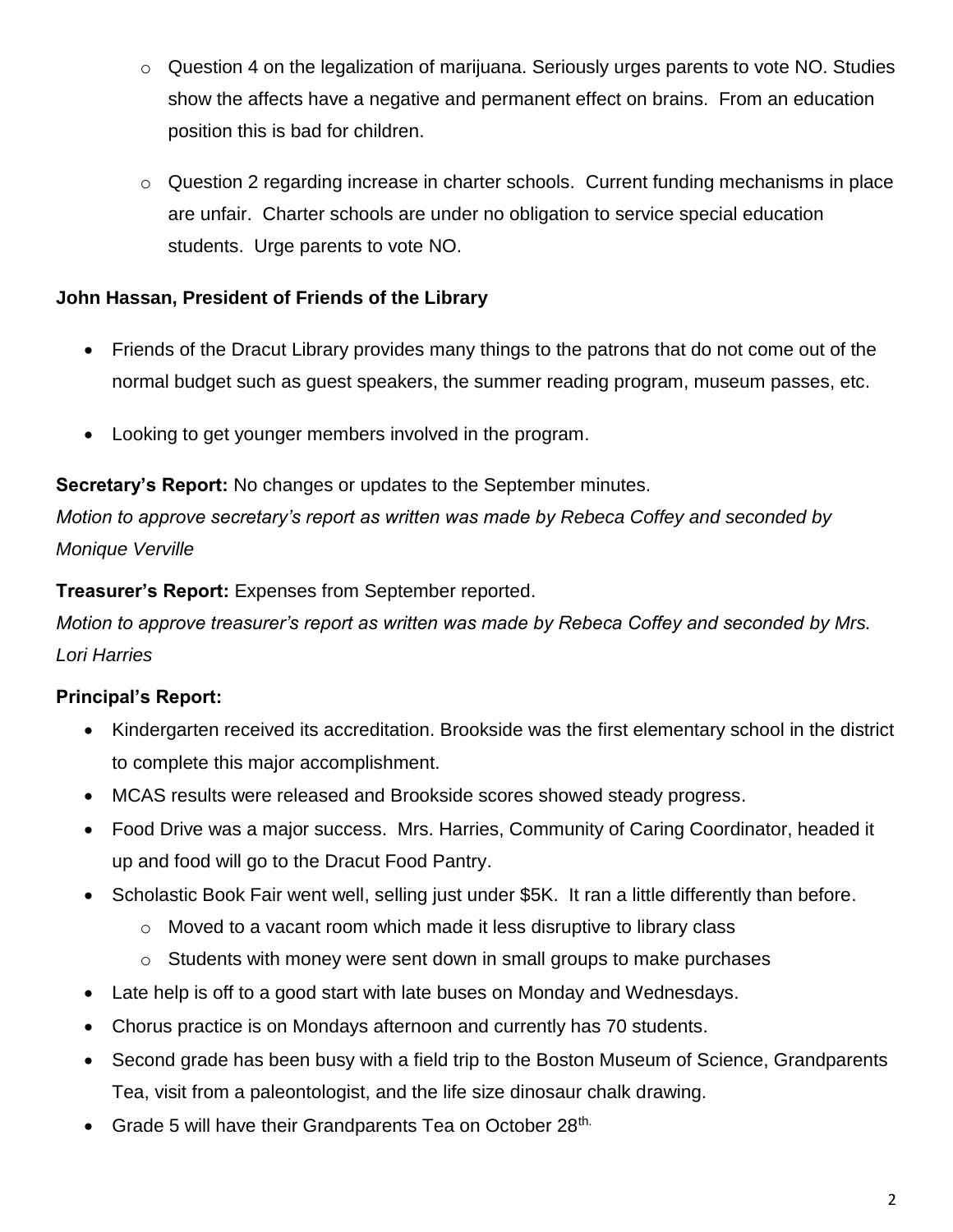- Starting November 1<sup>st,</sup> a breakfast program will be starting. There will be on-the-go healthy options that students can purchase (\$1.75 and .30 for students eligible for reduced lunch) on their way into the building.
- Brookside will have their Halloween parade on Monday, October 31<sup>st</sup> starting at 1:45.

# **Old Business**:

- *Book Fair*
	- o Great success. Profit should be about \$1300

### *Yankee Candle*

- $\circ$  Orders should be arriving within the next week and will distributed during Parent/Teacher Conferences on November 16<sup>th</sup> in room C-10.
- o Total sales were over \$12K.

### *Bear Wear*

- o Sold 90 pieces which arrived this week and have been distributed.
- $\circ$  Only item that was bumped up in price were the t-shirts, which were the biggest seller. We should receive a small profit.
- $\circ$  Jammie pants are not child sized. After a short discussion with member's present it was decided to continue offering them.
- $\circ$  Will reopen for sales November 14<sup>th</sup> 30<sup>th</sup> and add some new items. Potentially hat, scarves, socks & Paw mittens.

## **Upcoming Fundraising:**

- *I-Scream Social, October 28th, 6 – 7:30 PM*
	- o There will be dancing to DJ Wild Bill and make your own ice cream sundaes in the cafeteria. The gymnasium will have a few games/activities and crafts.
	- o Mrs. Harries and her team will be putting together the Invasion of the Scare Crows (location TBD due to weather). Tickets will be handed out and small groups taken through so that the line moves faster.
- *Battle of the Bears – Informational sheet is available*
	- $\circ$  New fundraiser which will be held November 14<sup>th</sup> 18<sup>th</sup>. This is to replace the Great Penny Race which we plan to hold in the spring
	- $\circ$  We will hold a 15 20 minute kick off assembly on November 10<sup>th</sup>
	- o Grades will battle other grades to build and accessorize a 4ft cardboard bear. The grade at the end of the week with most built/accessorized bear wins. Cost will be \$600 to build the entire bear.